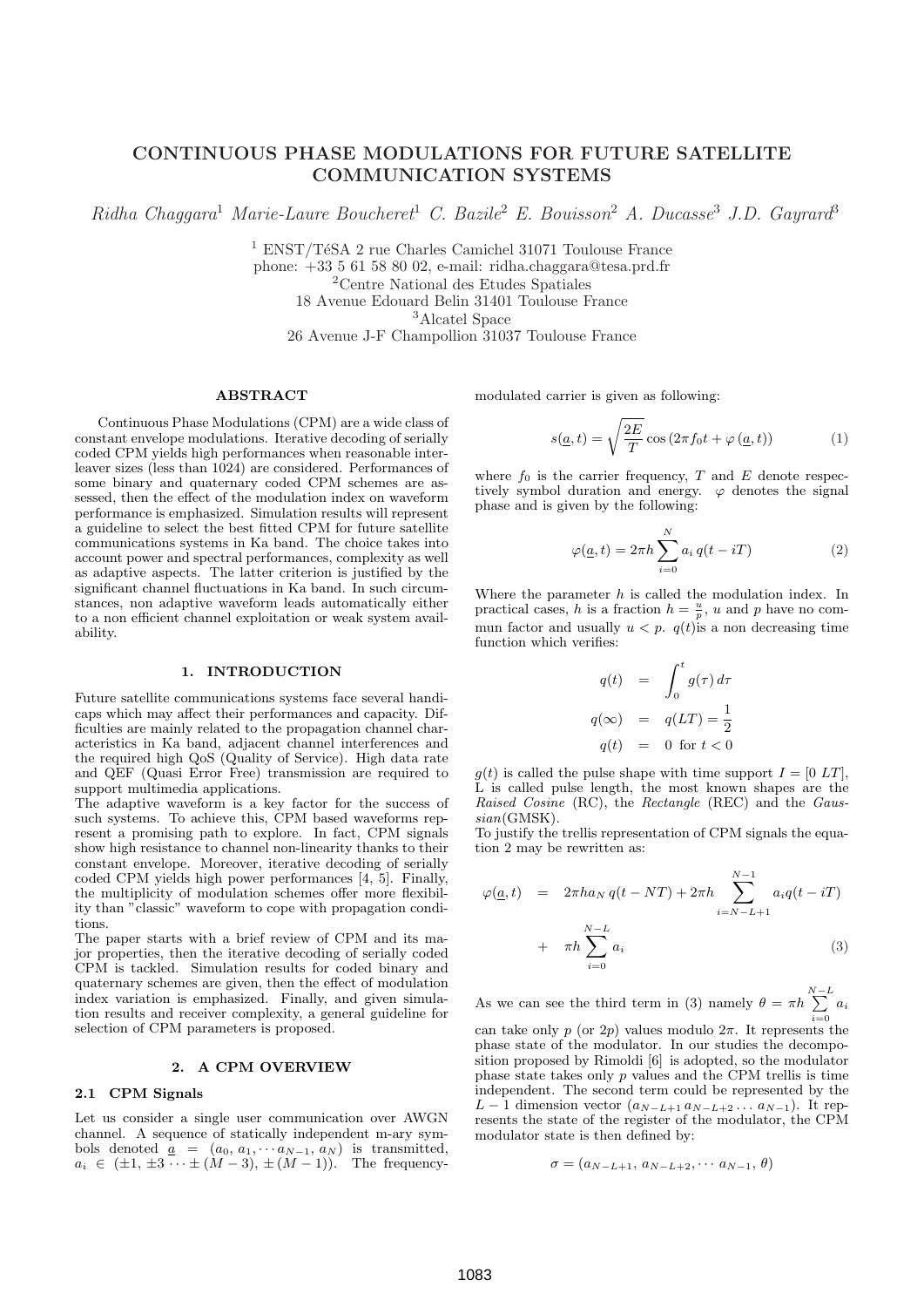The next state of the trellis is entirely defined by the present state and the  $N^{th}$  transmitted symbol. At the modulator output, a pulse which characterizes the transition is transmitted during one symbol period. In [6], Rimoldi demonstrates that a CPM modulator can be decomposed into a serial concatenation of a CPM phase encoder and a Mapper. A CPM phase encoder with 5 states is illustrated in figure 1.As we can see, the trellis consists of  $pM^{L-1}$  states and  $pM<sup>L</sup>$  transitions.



Figure 1: CPM Phase Encoder

## 2.2 CPM Receiver

The received analog noisy signal is baseband converted, sampled then fed into a digital filter bank which consists of  $pM^L$ matched filters. Generally, time responses of those filters are highly correlated and the CPM signal space could be spanned by a set of only 3 to 6 orthogonal filters with non significant degradation [5]. A receiver diagram is shown in figure 2. At



Figure 2: CPM Receiver Diagram

time  $kT$  the output vector r represents a sufficient statistic that permits an optimal decoding of the received signal. Thanks to trellis representation of CPM signals, a Viterbi or MAP algorithm could be performed to decode such signals, both algorithms have almost the same performance. The metric of a transition between states  $s_1$  and  $s_2$  denoted  $\lambda(s_1, s_2)$  is given by the conditional probability  $P(r/s)$  of the noisy received vector  $r$  given a transmitted pulse  $s$ . When AWGN channel is assumed, this metric could be written as following: ¢

$$
\lambda(s1, s2) \sim \exp\left(Re(r\Lambda^{-1}m^*)\right) \tag{4}
$$

Where  $m$  is the filter bank perfect output when the received pulse is s. The hermitian matrix  $\Lambda$  is the noise correlation matrix at the output of the filtrer bank, it is a diagonal matrix if the reduced orthogonal filter bank is used. In addition to Viterbi and MAP decoding, the major application of CPM trellis modelling is iterative decoding of serially coded CPM, in this case the MAP algorithm is used since it provides soft output. This topic is tackled in the next section.

## 3. SERIALLY CODED CPM :PRINCIPLES AND PERFORMANCES

## 3.1 Principles

The advent of turbo codes [3] widens the range of iterative process in the area of communication. In [2] Benedetto demonstrates that iterative decoding of serially concatenated convolutional codes (CC) could also be performed and leads to high power performances. Since it behaves like a systematic recursive convolutional code, CPM could be decoded iteratively when concatenated with a convolutional code. In this paper non-recursive non-systematic codes are considered. The encoding/decoding process is illustrated in figure 3. The decoding process is mainly made up of two SISO (Soft



Figure 3: Iterative Coding/Decoding of Serially Coded CPM

Input Soft Output) units namely the CPM SISO and the CC SISO. Both SISO are based on the BCJR algorithm [1], they provide two kinds of information: a-posteriori information and extrinsic information. Unlike parallel turbo codes, the delivered extrinsic information is relative to coded bits. Extrinsic information delivered by the CPM SISO is interleaved and used as a priori information by the CC SISO and vice-versa as shown in figure 3. The delivered a-posteriori information by both units is not exploited by the iterative process. At the CC SISO output the a-posteriori information is relative to information bits, it serves to make the decision about transmitted information bits after the specified iteration number.

#### 3.2 Simulation Results And Analysis

Final performance of serially coded CPM depends on many parameters, such as the interleaver<sup>1</sup>, the code minimum distance and, of course, CPM parameters given by the modulation order  $M$ , the modulation index  $h$ , the pulse shape and its length L. To keep reasonable receiver complexity, only quaternary and binary CPM are considered. In the binary case the  $1$ REC $2$  and the 3RC are considered. To select the CC constraint length and the interleaver size, simulation of coded 1REC with  $h=1/2$  <sup>3</sup> with many codes with different constraint length and the same rate are performed. Results are illustrated in figure 4. Codes with low constraint length have higher performances at low SNR. For higher SNR the  $(2,3)$  have the worst performances while the  $(7,5)$  code keeps its good behaviour. It gives then the best trade-off between performances and complexity.

Iterative decoding leads to better results when longer interleaver are considered. Meanwhile, long interleaver requires more resources and processing time which is not compliant

<sup>1</sup>Random interleavers are considered in this paper

 $^2\mathrm{L}{=}1$  pulse shape=Rectangle

 ${}^3{\rm K}$ nown as MSK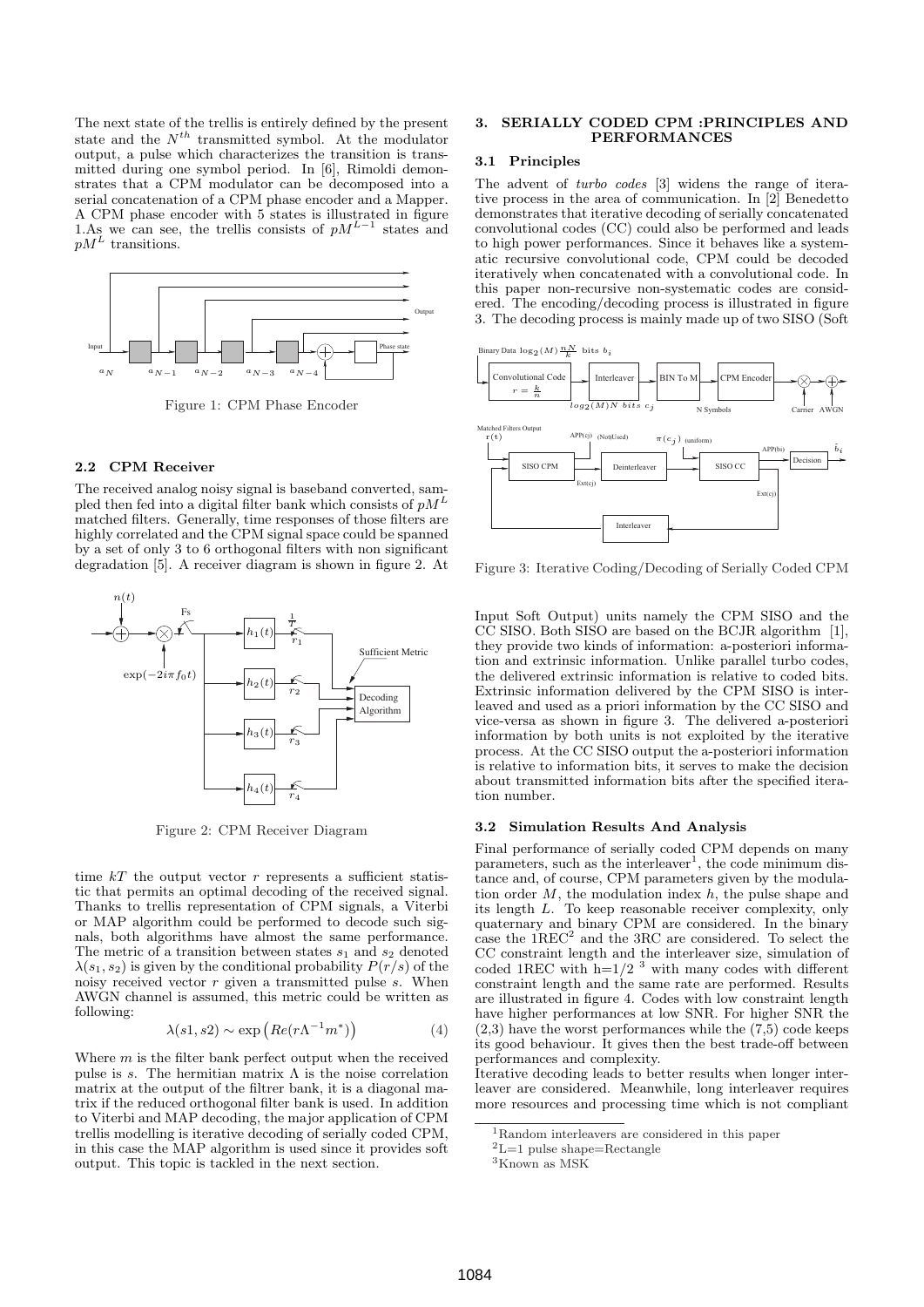

Figure 4: BER Performances of serially coded 1REC with different CC,  $h = 1/2$ , Interleaver Size=1024, Iteration Num $ber=12$ 

with some applications such as VOIP (Voice Over IP) or real time applications. The figure 5 shows results of coded MSK with different interleaver sizes. Interleaver size of 1024 seems



Figure 5: BER Performances of serially coded 1REC with different interleaver sizes,  $h = 1/2$ ,  $CC=(7,5)$ , Iteration Number=12

to be the most suitable since it has good performances with reasonable complexity. Henceforth the adopted code is the (7,5) and the interleaver size is equal to 1024.

Even if the Rectangle pulse has better spectral efficiency <sup>4</sup> than the Raised Cosine, the latter one have better spectral properties. In fact, the signal spectrum is attenuated faster when Raised Cosine pulse is used, this property is very important to reduce ACI (Adjacent Channel Interference) in multi-user communication with MF-TDMA access. To improve the waveform spectral performance when the Raised Cosine pulse is adopted, partial response CPM  $(L > 1)$  are required. The figure 6 shows the out-of-band power for binary CPM with both pluses, the modulation index is equal to 1/2. The out-of-band signal level is more than 20dB lower



Figure 6: Out-of-band power versus normalized bandwidth

 $(2WT_b > 2.5)$  when Raised Cosine pulse is used rather than the Rectangle one.

As we have mentioned in the beginning, propagation conditions in Ka band are very stringent, for instance degradation could exceed 12 dB during 0.1% of an average year in a typical Europe climate. In such conditions, adaptive waveform is required to guarantee good system availability and capacity. To achieve this, CPM represent a promising path to explore. Variation of one CPM parameter results in a change of the waveform power and spectral performances. To keep the same receiver complexity we vary only the pulse shape and the modulation index while keeping constant its denominator p. This technique requires only variation of the receiver filter bank when switching from one mode to another. Figure 7 shows waveform performances for binary 3RC with different modulation index. More than 5 dB power margin could be



Figure 7: BER Performances of serially coded 3RC with different different modulation index, Interleaver size=1024,  $code=(7.5)$ 

obtained for a BER=  $10^{-5}$  when the modulation index vary from 0.2 to 0.8, consequently waveform spectral efficiency is varied  $(0.93 \text{ bit/sec/hz}$  for h=0.2 versus 0.45 bit/sec/hz for h=0.8). The power margin is expected to be larger for

<sup>4</sup>By default, bandwidth is the 99% power-in-band definition